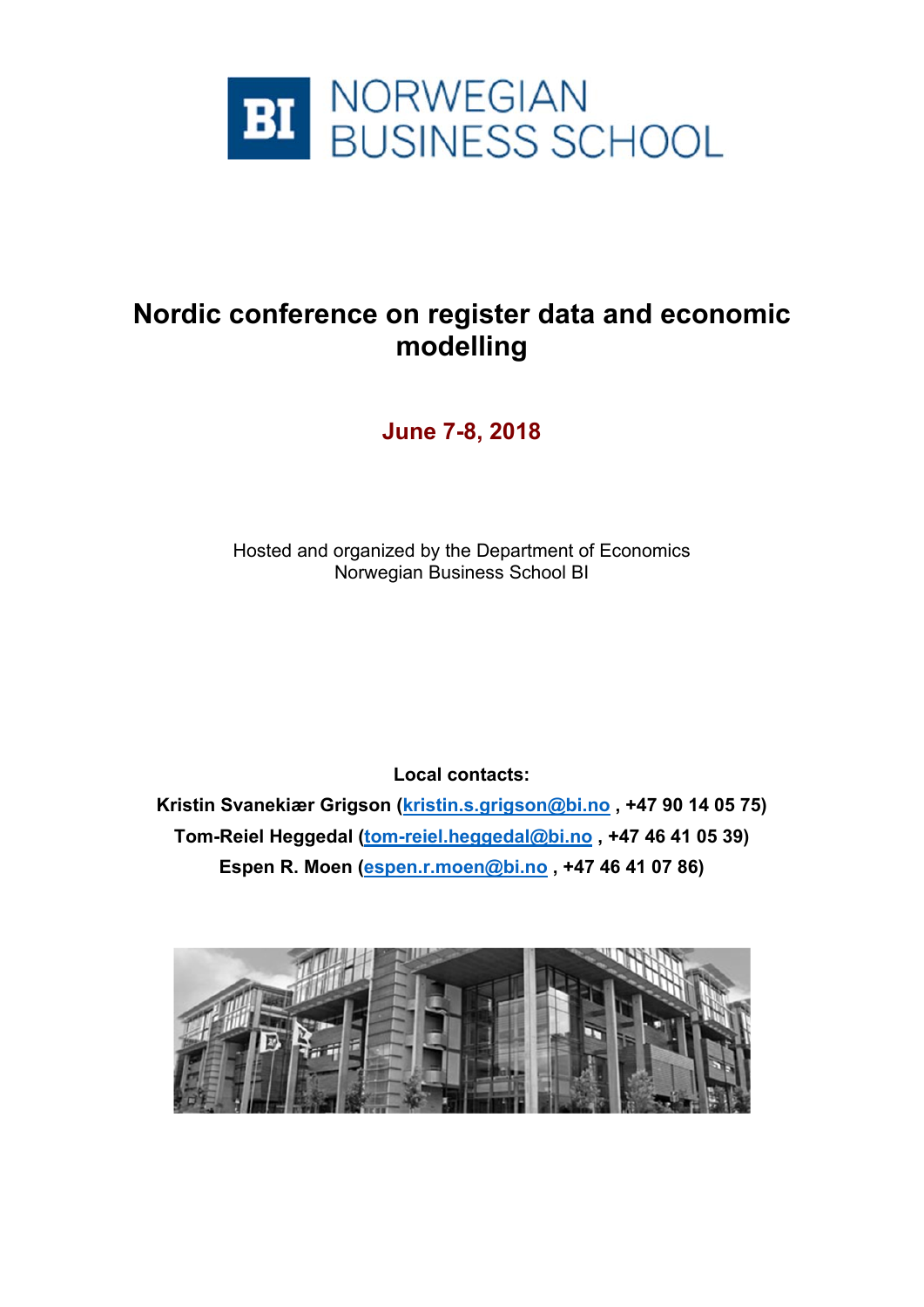## **Thursday June 7th**

We meet at BI Norwegian Business School room B2‐010

| $11.00 - 11.40$ | <b>Edgar Preugschat:</b> Unemployment in Germany: Register data analysis                           |
|-----------------|----------------------------------------------------------------------------------------------------|
| $11.40 - 12.20$ | Yana Gallen: The Gender Earnings Gap: An Early Career Perspective                                  |
| $12.20 - 13.20$ | Lunch at BI Canteen (7 <sup>th</sup> floor)                                                        |
| $13.20 - 14.00$ | Andreas Westermark: Endogenous Separations, Wage Rigidities and<br>Employment                      |
| $14.00 - 14.40$ | <b>Rune Sørensen:</b> Why do they die early? Education, mortality and causes of<br>death in Norway |
| $14.40 - 14.50$ | Coffe break                                                                                        |
| $14.50 - 15.30$ | Simone Maria Bonin: Unemployment Fluctuations and Credit Market Size                               |
| $15.30 - 16.10$ | Espen R. Moen: TBA                                                                                 |
| $16.10 - 16.30$ | Coffe break                                                                                        |
| $16.30 - 17.10$ | Andreas Ravndal Kostøl: Mismatch and the consequence of job loss                                   |
| $17.10 - 17.50$ | Jonas Bødker: Productivity and Wages when Workers Sort with Coworkers                              |
| $19.00 -$       | Dinner at Tjuvolmen Sjømagasin                                                                     |

## **Friday June 8th**

We meet at BI Norwegian Business School room B2‐010

| $09.00 - 09.40$ | Ran Sun Lyng: Household Portfolio Choice around Mortgage Run-offs                                                |
|-----------------|------------------------------------------------------------------------------------------------------------------|
| $09.40 - 10.20$ | Alireza Sepahsalari: Financial frictions and labor markets                                                       |
| $10.20 - 10.30$ | Coffe break                                                                                                      |
| $10.30 - 11.10$ | Pietro Garibaldi: Graded Security and Labor Market Mobility: Clean<br>Evidence from the Italian Jobs Act         |
| $11.10 - 11.50$ | Lisa Laun: Job search assistance and displacement effects                                                        |
| $11.50 - 12.50$ | Lunch at BI Canteen (7 <sup>th</sup> floor)                                                                      |
| $12.50 - 13.30$ | Kazuhiko Sumiya: Snowball Effects of Income Taxation on Wages: Micro<br><b>Evidence and Welfare Implications</b> |
| $13.30 - 14.10$ | Knut-Eric Joslin: Dispersion over the business cycle                                                             |
| 14.10           | End conference                                                                                                   |